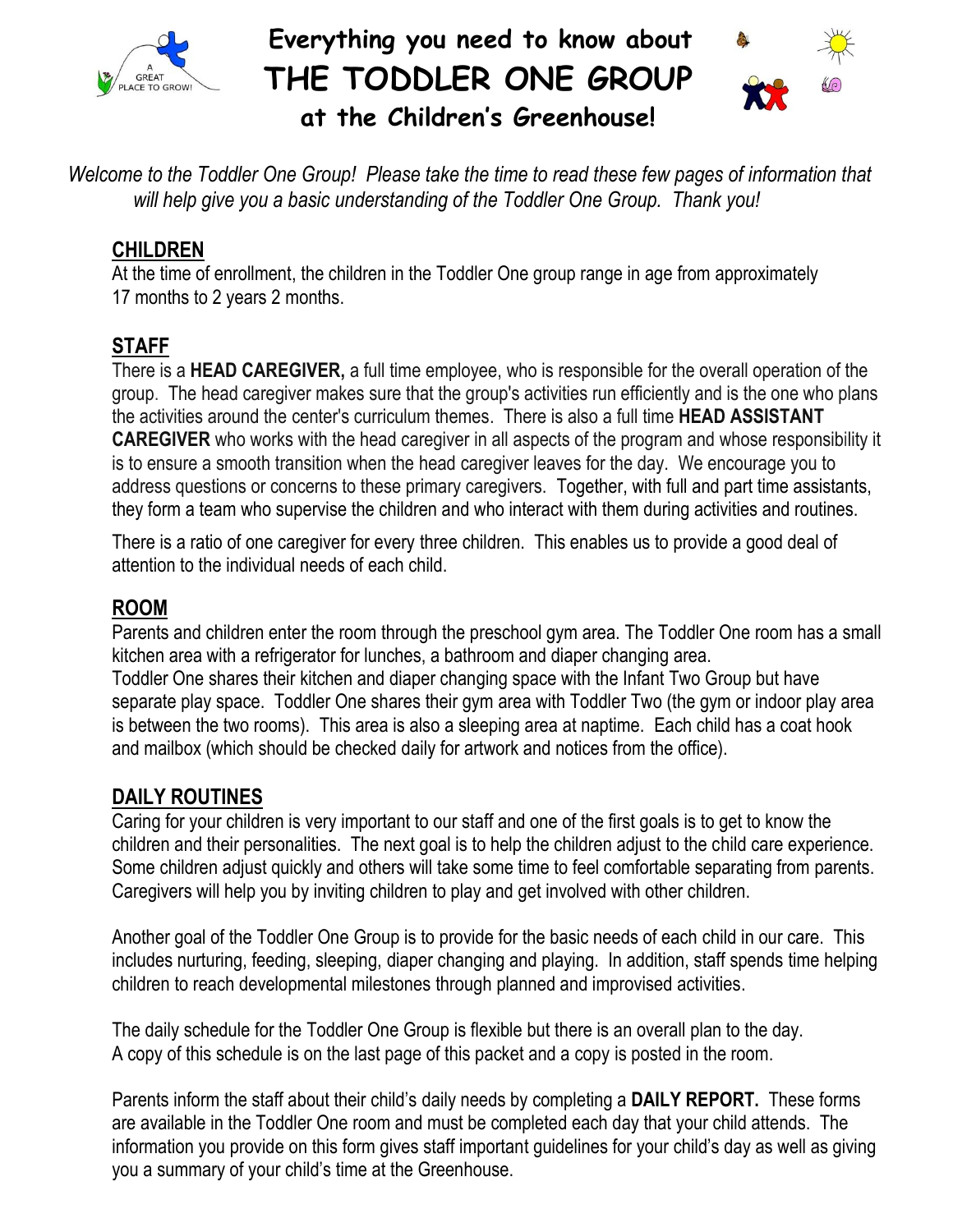#### (daily routines continued)

In addition to the daily form, you should also complete a **TODDLER INTAKE FORM** when your child starts in our program and at any time that there are significant changes in eating, sleeping, health needs, etc. The Intake Form gives caregivers an overview of your child and is something they will refer to periodically for guidance.

#### **ACTIVITIES**

Toddlers in this age range are a fascinating developmental group. Some still have characteristics of infants (they are unsteady walking, saying a few words, needing to be fed, etc.) and some have characteristics of toddlers (walking, speaking in sentences, eating independently, etc.) The Toddler One caregivers are experts at meeting the needs of this diverse and interesting group!

Keeping these developmental levels in mind, caregivers plan a variety of activities for the children and each day includes:

- art activities (coloring, painting, gluing)
- music and movement
- storytime (both group and individual)
- water and sand table play
- playdough, puzzles and manipulative toys
- dramatic (pretend) play
- free play (children choose from a variety of available toys and activities)

Every day, weather permitting, the toddlers go outdoors to the small playground where they can climb, ride on bikes and cars, dig in the sand and play with outdoor toys. Using our wagons that safely seat six children, the group will occasionally go for walks to enjoy the sights and sounds of the campus. On rainy or very cold days, the toddlers will use the indoor gym area for gross motor play.

#### **MEALS**

Toddler One children sit as a group for meals and there is a good deal of adult interaction to help them with eating. Special attention is given to the children to ensure their nutritional needs are met: staff will feed children, will help to feed them as they become more independent with eating, and will encourage them to learn how to feed themselves. Parents bring lunches and we provide snacks for the children three times per day.

Our license to operate requires that we monitor the children's food intake for nutritional value; this includes lunch and snacks, which are provided by the Greenhouse. Based on this requirement these are some basic rules that everyone should follow:

#### *PLEASE DO NOT SEND:*

- *X HIGHLY SUGARED, SALTED OR ARTIFICIALLY FLAVORED OR COLORED FOODS*
- *X CANDY, GUM, CHEESE DOODLES OR CHIPS OF ANY KIND*
- *X CHOCOLATE IN ANY FORM (COOKIES, CANDY, GRANOLA BARS, ETC.)*
- *X PRE-PACKAGED FOODS (SUCH AS LUNCH BUCKETS OR FROZEN FOODS)*
- *X FAST FOODS OF ANY KIND (THIS INCLUDES MC DONALDS AND BURGER KING)*
- *X HIGHLY SWEETENED CEREALS (NO FRUIT LOOPS, TRIX, ETC.)*

#### *PLEASE DO SEND:*

- *MILK OR 100% FRUIT JUICE AS A BEVERAGE WITH MEALS. When possible, juice should be diluted.*
- *A LUNCH THAT PROVIDES SEVERAL APPROPRIATE FOOD CHOICES.*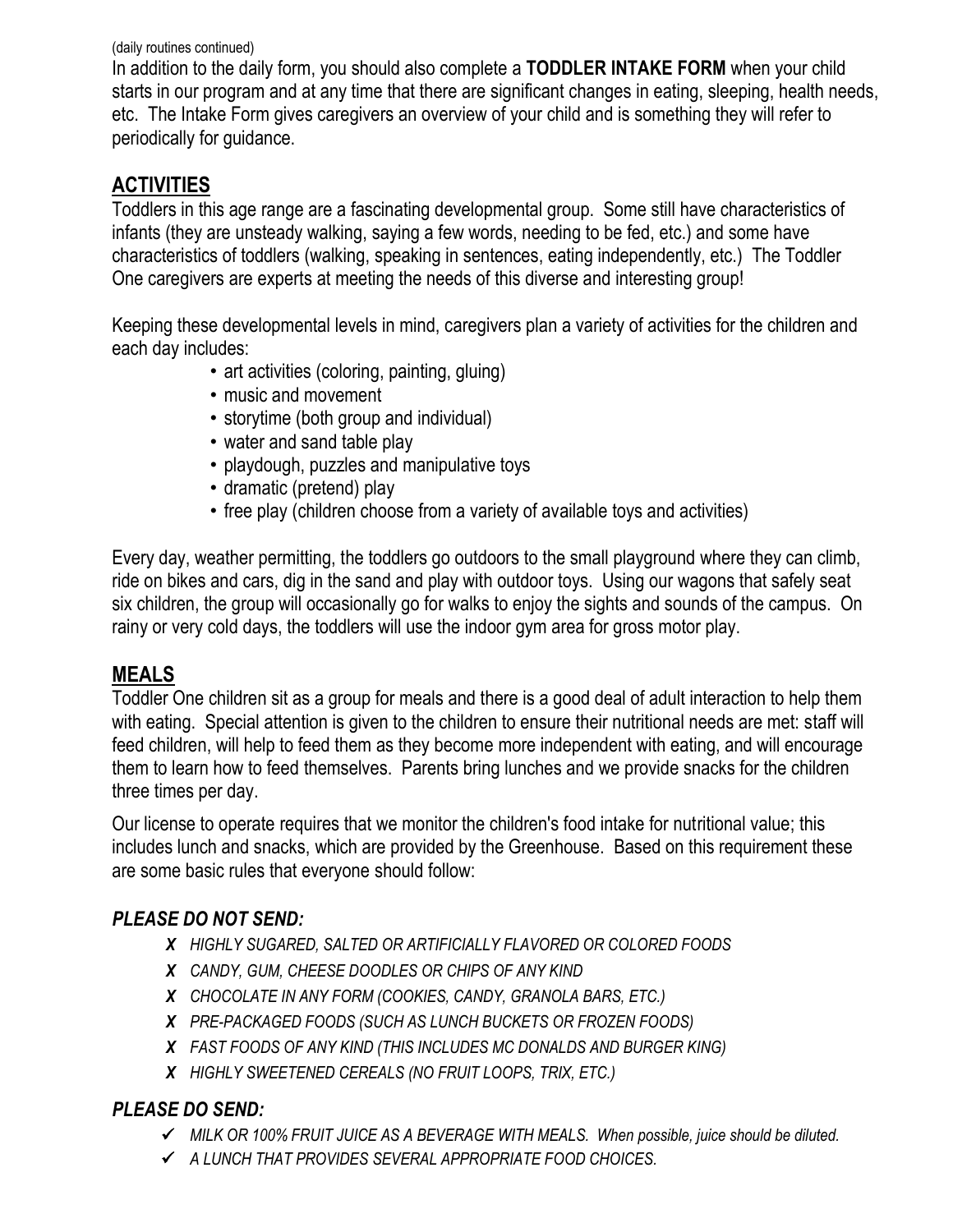#### **LUNCH GUIDELINES**

Imagine having to serve any meal or snack to several tables full of hungry young children! At the Greenhouse that goes on several times a day and it is the goal of our staff to make these times as enjoyable as possible for the children. So that the caregivers may devote more direct attention to the children we ask you to follow these simple guidelines:

- Lunches that contain food to be served warm should be placed in the refrigerator and will be warmed by our staff.
- Lunches should contain a variety of food, including fruit and a simple snack or dessert.
- Lunches should include a beverage.
- Please put your child's first and last names on all cups and food containers.
- Pre-packaged drinks, applesauce, fruit cups and puddings are occasionally wasted because the children only eat small amounts and the remainder cannot be put into a lunch box.
- Please cut all food into bite-sized pieces; this includes peeling, pitting and slicing fruits, including grapes. *Please do not send in any meat on bones.*
- You may send peanut butter sandwiches.
- Some suggested lunch items are: *sandwiches, yogurt, rolled up cold cuts, cold meats, pieces of cheese, raw or slightly cooked vegetables, cheese and crackers, macaroni and cheese, spaghetti, cut up apples, pears, oranges or any fruit cut up, graham crackers, vanilla wafers, animal crackers or other plain cookies.*
- *Any uneaten lunch items will be returned to you in your child's lunch box.*

**SPECIAL FOOD NEEDS** – health or allergy related, nutritional, religious or cultural food needs will be accommodated. The most important factor in special situations is to discuss these needs with administrators and caregivers.

# **MEAL SCHEDULES**

In addition to lunches that come from home, snacks are provided for the children three times per day.

- **Breakfast** you may send in breakfast from home, if you would like. It will be served to your child at morning snack time or if you are scheduled to arrive before 8:00 AM, it will be served when your child arrives.
- **Morning Snack** consists of a variety of nutritious breakfast foods and is served at approximately 9 AM.
- **Lunch** at the beginning of a semester, lunch starts out quite early as the children are hungry from a busy morning of activities. As days and weeks progress, lunch time becomes more set at about 11:30 AM. Children are given their lunch at this time but if they do not eat well, they are offered lunch again at afternoon snack.
- **Afternoon Snack** is served at 2:15 PM and this is also when lunch will be served again for those children who did not eat well earlier.
- **Late Afternoon Snack** a light snack is served at approximately 4:15 PM.
- **Beverages** the children are given milk or water as a beverage with all snacks.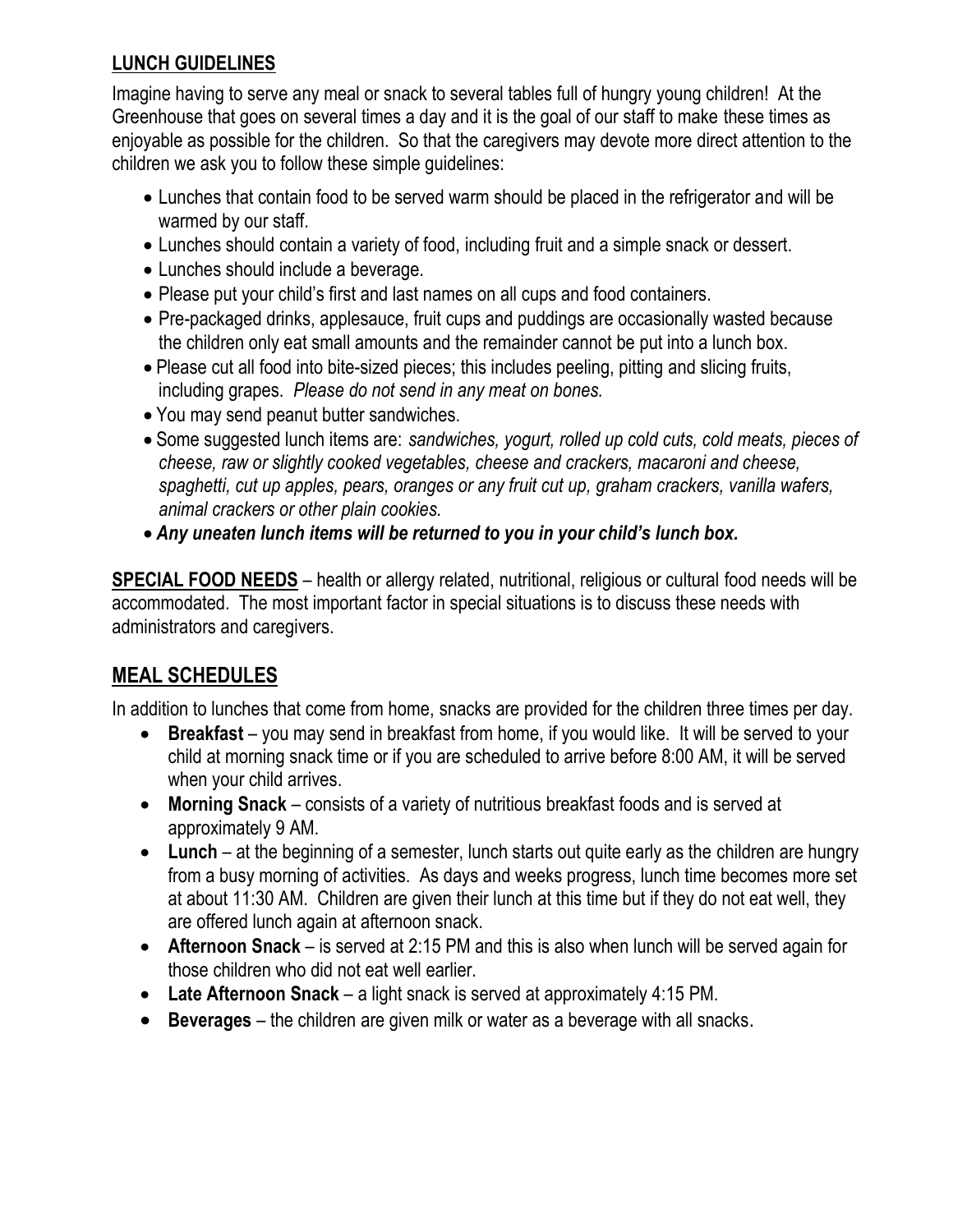## **SLEEPING**

Parents give staff guidance as to how their child goes to sleep and staff do their best to duplicate the child's usual sleeping habits.

It is our goal to have all the children sleep on cots, using sheets and blankets from home. To facilitate this, a caregiver will sit with children while they are going to sleep. In addition, a caregiver monitors the children while they are sleeping. Cots are labeled with children's names and are regularly cleaned and disinfected.

#### **DIAPERING/TOILETING**

Children's diapers are changed every two hours or when needed. Parents provide all diapering supplies and will be asked to sign a form giving us permission to apply creams or lotions. Each child has a storage bin, in the changing area, which holds a daily supply of diapers, wipes, etc., as well as a change of clothing.

Department of Health guidelines are followed for diapering and these procedures include but are not limited to:

- Staff wear vinyl gloves when changing diapers.
- Diapering area is covered with exam table paper.
- Soiled diapers and paper are disposed in covered trash cans.
- Diapering area is wiped down with a disinfecting solution of bleach and water.
- After diapering, children wash and dry their hands and adults wash their hands thoroughly.
- Diaper change is recorded on daily log.
- CHILDREN ARE NEVER LEFT ALONE ON THE CHANGING TABLES.

If your child begins to show interest in toilet training, please notify caregivers so that they can work cooperatively with you on this important developmental step.

#### **SUPPLIES**

Please bring these items to the Greenhouse for your child and please write your child's name on each item:

- One change of clothing that includes a shirt, pants, onesie or undershirt and socks.
- A sweater or sweatshirt just in case it's cool in the building.
- Diapering supplies including diapers, wipes and diaper ointment or cream. It is advisable to bring in a large pack of diapers and as you run low on diapering supplies, you will receive a note asking you to bring in additional items.
- A crib sheet and light blanket for sleeping. (Sheets and blankets will be laundered weekly at the Greenhouse.)
- If your child uses a pacifier you must provide a pacifier holder/clip labeled with your child's first and last names.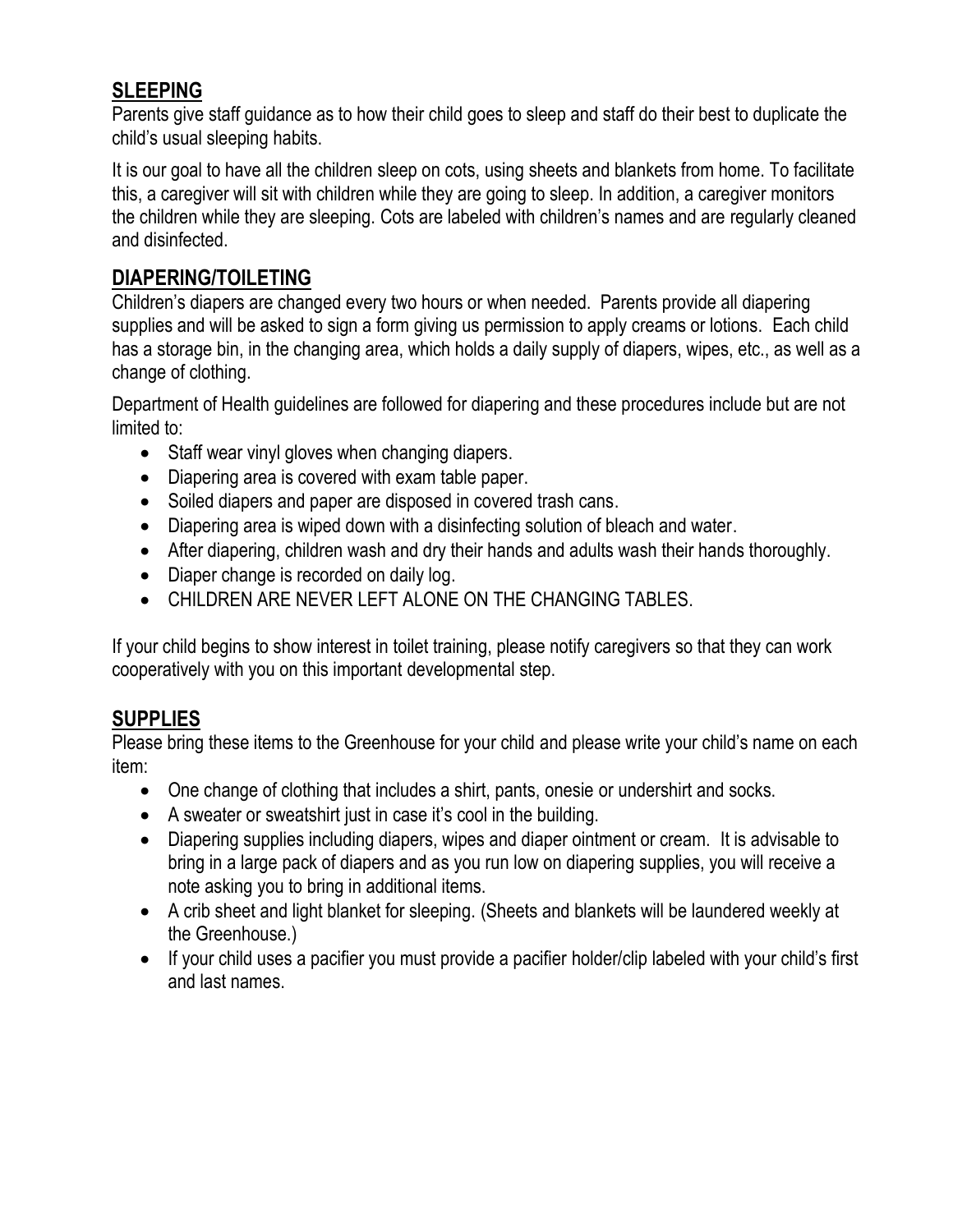# **OTHER IMPORTANT INFORMATION**

#### 1. MEDICAL EXAMINATIONS AND IMMUNIZATIONS

Each child at the center is required to have an annual, complete physical examination, signed and dated by a physician and recorded on DSS Form 4433 (which are available in the Greenhouse office). In addition, please keep us informed when your child's immunizations have been updated by bringing in a printout or note stamped by your health care provider.

#### 2. MEDICATION

If your child needs to have any type of medication while they are at the center, you must stop in the office and speak with administrators who will provide you with the appropriate permission forms.

*Please refer to the handbook for more detailed information on these topics.*

#### **SUMMER SESSIONS**

- **SCHEDULE:** The daily schedule of activities and routines will be adjusted in the summer. Parents will receive the summer schedule at the start of the session their child is attending.
- **CLOTHING:** Children who are enrolled during the summer months of July and August should bring a bathing suit, a towel, and water shoes so that they can fully participate in the fun of our sprinkler and outdoor water play.
- **SUNBLOCK:** We provide sunblock for the children and apply it prior to going outdoors. Parents may choose to supply their own product which we will keep on hand to use prior to outdoor activities. Parents will be asked to sign a form giving us permission to apply sunblock.

# **ASSESSMENTS AND CONFERENCES**

Over the course of a semester, the head caregiver will conduct assessments to determine that each child in the program is reaching age-appropriate developmental milestones. These assessments will be used to provide parents with information about their child's development during parent/caregiver conferences and to assist staff in planning programmatic activities that meet the developmental needs of each child. Sample forms may be viewed in the office.

Individual meetings with caregivers are offered at the end of the Fall and Spring Semesters. Notice of meeting dates will be given, prior to the end of the semester, and parents may choose a meeting day and time that is convenient.

This opportunity to meet with your child's caregiver is very valuable because it will give you an opportunity to privately discuss your child's progress and development and to review assessment materials. You may also request a meeting with your child's caregiver at any time during the year if you have the need to discuss any issues involving your child or if you would like to receive a developmental progress report.

# **MOVING TO THE NEXT AGE GROUP**

We generally transition children to the Toddler Two Group at the start of a new semester. Occasionally, we will move a child during a semester if there is an opening and if the child is developmentally ready. When the decision to move a child is being made, parents will be informed and given an opportunity to meet with new caregivers. As part of the transition process, children will make several visits to the new room, accompanied by caregivers they know.